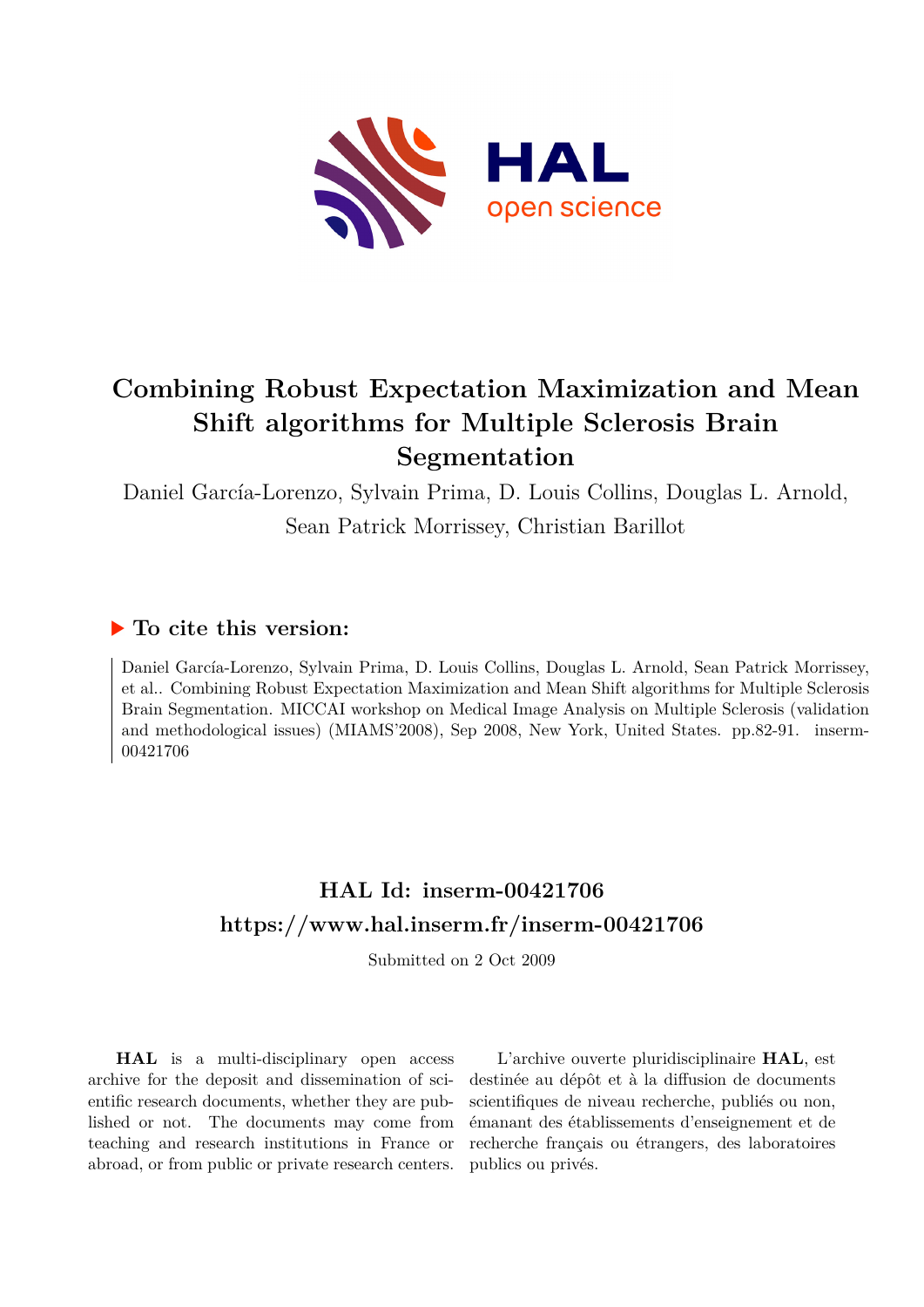# Combining Robust Expectation Maximization and Mean Shift algorithms for Multiple Sclerosis Brain Segmentation

Daniel García-Lorenzo<sup>1,2,3</sup> \*, Sylvain Prima<sup>1,2,3</sup>, D. Louis Collins<sup>4</sup>, Douglas L. Arnold<sup>4</sup>, and Sean P. Morrissey<sup>1,2,3,5</sup> Christian Barillot<sup>1,2,3</sup>

1 INRIA, VisAGeS Unit/Project, IRISA, Rennes, France

<sup>2</sup> University of Rennes I, CNRS IRISA, Rennes, France

3 INSERM, U746 Unit/Project, IRISA, Rennes, France

<sup>4</sup> Montreal Neurological Institute and Hospital, McConnel Brain Imaging Centre, Montreal, Canada

<sup>5</sup> Department of Neurology, University Hospital Pontchaillou, Rennes, France

Abstract. A new algorithm for segmentation of white matter lesions and normal appearing brain tissues in Multiple Sclerosis (MS) is presented. Two different segmentation methods are combined in order to have a better and more meaningful segmentation. On the one hand, a local segmentation approach, the Mean Shift, is used to generate local regions in our images. On the other hand, a variant of the Expectation Maximization is employed to classify these regions as Normal Appearing Brain Tissues (NABT) or lesions. Validation of this method is performed with synthetic and real data. The output is a more powerful algorithm that employs at the same time global and local information to improve image segmentation.

## 1 Introduction

Multiple Sclerosis (MS) is a chronic disease of the central nervous system leading eventually to severe handicap. Magnetic Resonance Imaging (MRI) serves as a sensitive biomarker for diagnostic, prognosis and follow up, especially in clinical trials [1]. The automatic segmentation of MS white matter lesions (WML) and NABT in MRI is a challenging task for image processing.

Most segmentation algorithms can be roughly divided into either global or local depending on the information they use. Global methods try to extract information from the whole image and then use this information to classify each voxel independently [2, 3]. This is the case of all clustering- or histogram-based segmentation methods. In some cases some spatial information is introduced into these methods by using Markov Random Fields [4] or probabilistic atlas [5].

On the other hand, local methods use exclusively local information to create, in many cases, an undetermined number of local regions. The challenge of these

<sup>⋆</sup> We are thankful to ARSEP for funding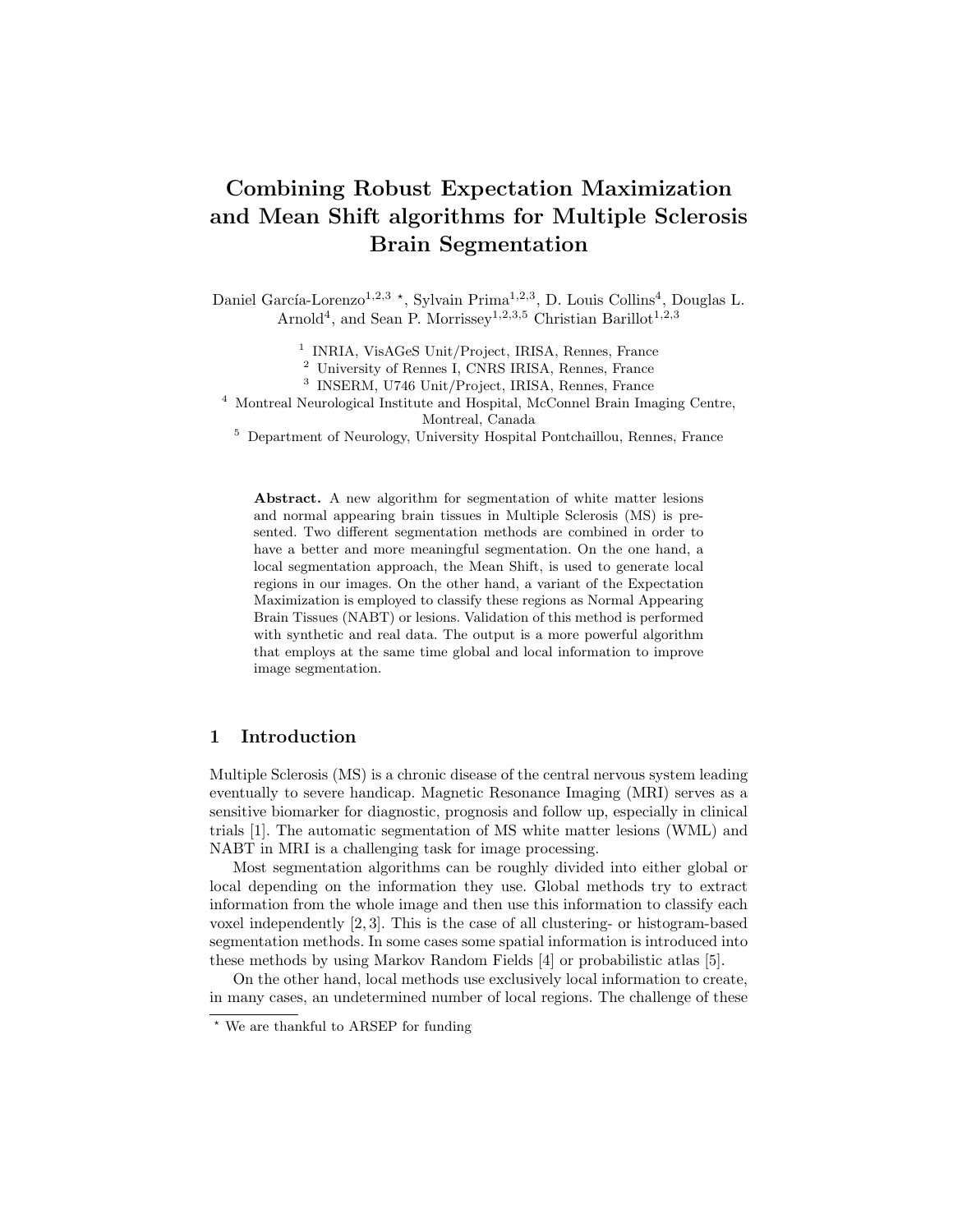methods is to combine these local regions to build a global and meaningful segmentation [6]. One such local method is the Mean Shift (MeS<sup>6</sup>) [7]. MeS is an unsupervised and non-parametric gradient density estimation algorithm that has been successfully applied in clustering, segmentation and filtering of natural 2D images [8]. Recently, it has been applied, in two different ways, in the segmentation of brain MRI of healthy volunteers [9, 10]. The first method uses an atlas to label the regions given by the MeS in three classes (white matter (WM), grey matter (GM) and cerebrospinal fluid (CSF)). The second method performs an Expectation Maximization (EM) algorithm [11] over the image intensities in order to estimate a 3-class Finite Gaussian Mixture Model (FGMM), and then assigns each MeS region to the class with highest probability.

To our knowledge, none of those local methods has been applied to WML and NABT segmentation in MS patients. However, local information potentially should improve the contour delineation of the WML and NABT as it only uses local information. Global information is needed then to reduce the number of MeS regions for the final segmentation. Here, we propose to improve Mayer's approach[10] by replacing the original EM by a robust EM (mEM) algorithm  $[12]$ , that was successfully applied in MS patients[2].

The paper is structured as follows: in Section 2.1, we briefly describe the MeS approach, then in Section 2.2 the mEM is presented. Section 2.3 describes the complete segmentation algorithm. In Section 3 the algorithm is tested with synthetic and real images. Section 4 presents the conclusions of this work.

### 2 Methods

#### 2.1 The Mean Shift algorithm

Theory The Mean Shift algorithm is a non-parametric technique for the probability density gradient estimation [7] with multiple applications [8], one of them being the image segmentation.

Given *n* data points  $x_i$ ,  $i = 1, ..., n$  in the *d*-dimensional space  $R^d$  the Parzen window density estimator, with spherical kernel  $K(x)$  (whose profile kernel is named  $k(x)$  and one bandwidth parameter b, is given by

$$
\hat{f}_{b,k}\left(x\right) = \frac{1}{n b^d} \sum_{i=1}^n k \left( \left| \left| \frac{x - x_i}{b} \right| \right|^2 \right) \tag{1}
$$

The gradient of the density can be estimated as

$$
\hat{\nabla}f\left(x\right) \equiv \nabla \hat{f}_{b,k} = \frac{2}{nb^{d+2}} \sum_{i=1}^{n} \left(x - x_i\right) k' \left(\left|\left|\frac{x - x_i}{b}\right|\right|^2\right) \tag{2}
$$

Then if we define  $g(x) = -k'(x)$  we call the "mean shift vector" the difference between the weighted mean and the center of the kernel.

 $6$  Mean Shift abbreviation is normally MS but in this article MS is reserved for Multiple Sclerosis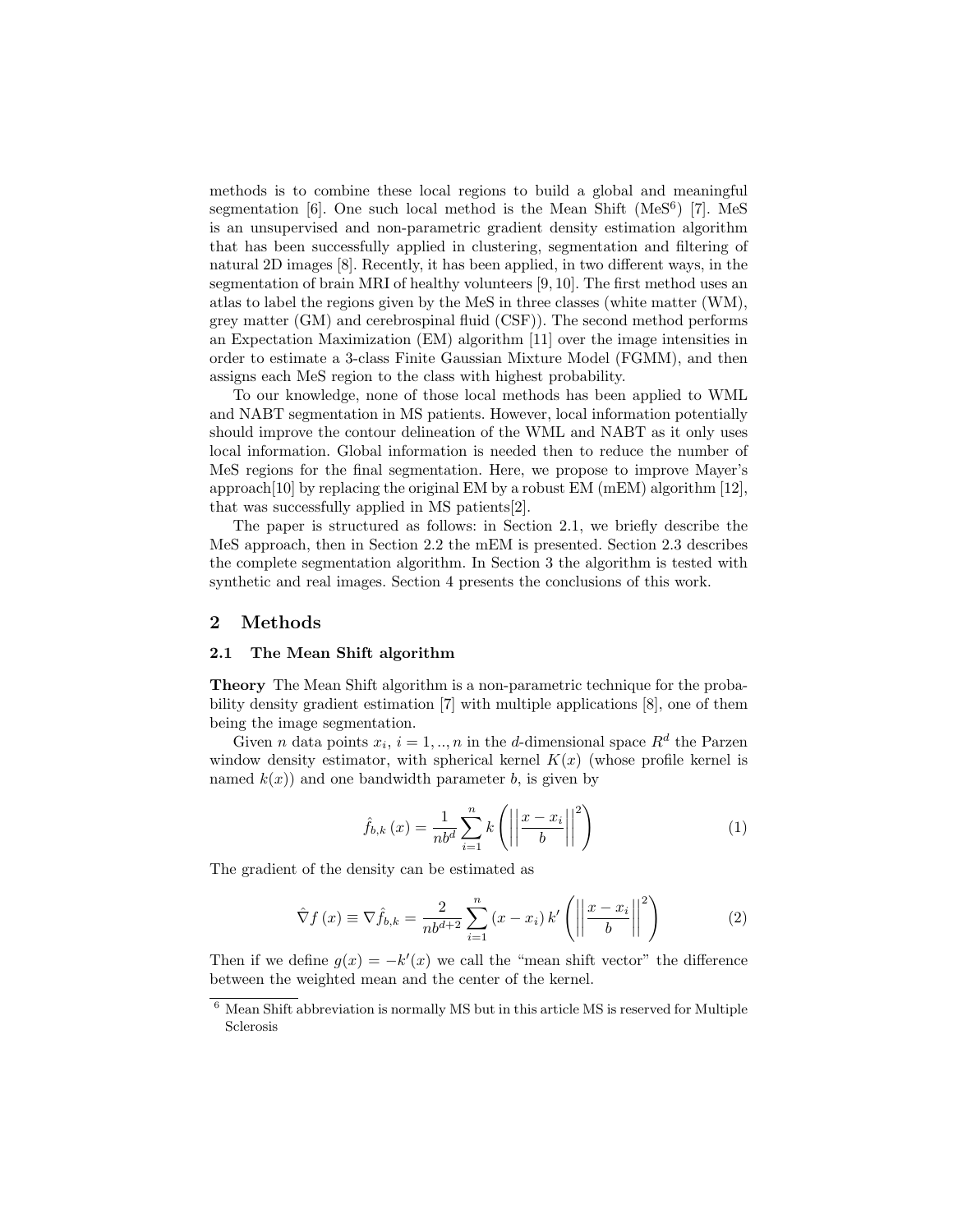$$
m_{b,g}(x) = \frac{\sum_{i=1}^{n} x_i g\left(||\frac{x - x_i}{b}||^2\right)}{\sum_{i=1}^{n} g\left(||\frac{x - x_i}{b}||^2\right)} - x
$$
\n(3)

The mean shift vector always points towards the direction of maximum increase of the density [8]. For each point x, the mean shift vector  $m_{b,G}(x)$  is calculated and then the center of the kernel is translated by  $m_{b,G}(x)$ . Convergence is guaranteed to a zone of zero gradient and local maximum of density, called mode. All the points that converge to the same mode  $M$ , are given the same label and form a region.

MeS for 3D images The MeS algorithm can be used in two different ways for image segmentation. The first option is to use it as a clustering technique where a point  $x_i$  has the dimension  $d = m$ , where m is the number of different MR sequences. In that case, the MeS is performed on the joint intensity histogram. Another approach is to add the three spatial dimensions to the feature vector having  $d = 3 + m$  so that the classification will be done in the joint spatialintensity domain [8]. This last option is more adapted because it also integrates the spatial information in the classification. As spatial information and intensity information have different nature, the kernel  $K(x)$  can be decomposed into two kernels allowing two different bandwidth parameters, one for spatial components  $b_s$  and another one for intensity components  $b_r$ , as:

$$
K_{b_s,b_r}(x) = K\left(\frac{x^s}{b_s}\right) K\left(\frac{x^r}{b_r}\right) \tag{4}
$$

where  $x^s$  contains the three spatial dimensions and  $x^r$  the m intensity components. Segmentation methods using the same parameter b for both kernels [10] can be inefficient because of an improper normalization between spatial and intensity dimensions.

#### 2.2 The modified EM

A 3-class FGMM [4, 5] is used to model NABT intensities. All the MR sequences are used to create a multidimensional feature space in order to benefit from the specific inherent information of each sequence. The EM algorithm has been widely used for estimating the NABT parameters in healthy volunteers and in MS patients [4, 5]. Recently a robust modified EM (mEM) has been used for automatic WML segmentation [2]. This method performs a good estimation of NABT parameter although it does not have any spatial constraints to improve the segmentation results.

The mEM allows to compute the trimmed likelihood estimator [12] and has a monotonous convergence, at least to a local maximum of the trimmed likelihood (TL), as the original EM algorithm. The idea is to use exclusively in our computation of trimmed likelihood the  $n - h$  voxels that are close to the model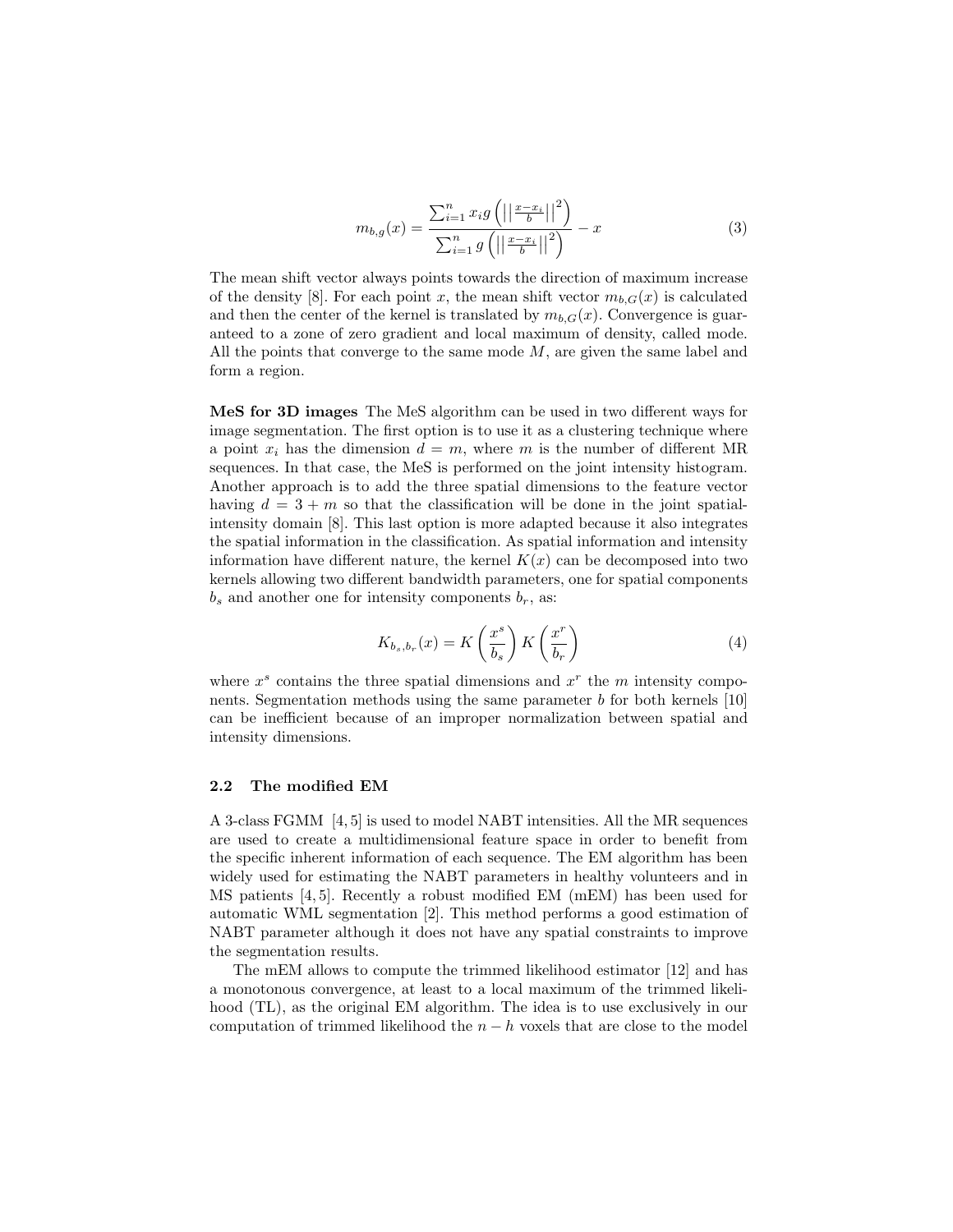and reject the h voxels more likely to be outliers.

$$
TL = \sum_{i=1}^{n-h} f(x_{\nu(i)}; \Theta)
$$
\n(5)

where *n* is the total number of voxels, *h* the number of rejected voxels,  $x_i$  is a vector with the intensities of the m sequences of the voxel i,  $\Theta$  the parameters of our 3-class model,  $f()$  the probability density function of the model and  $\nu()$ is a permutation function which sorts voxels so that:

$$
f(x_{\nu(1)}; \Theta) \ge f(x_{\nu(2)}; \Theta) \ge \dots \ge f(x_{\nu(n)}; \Theta)
$$
\n<sup>(6)</sup>



Fig. 1. Workflow of REMMeS algorithm. Each step is described in Section 2.3

#### 2.3 REMMeS: Robust Expectation Maximization with Mean Shift

Figure 1 displays the workflow of this method with all the steps explained in the following.

NABT Model estimation (mEM) The image intensities in a healthy brain are usually modelled as a 3-class FGMM [2]. In the case of MS patients, the WML can bias the estimation of the model if we use a classical EM algorithm. In our case, we use the mEM explained in Section 2.2 with  $h = \frac{n}{10}$ . This value is large enough to ensure that all the lesions are not used in the estimation of the parameters of our model.

Sequence Normalization (Normalization) Different MR sequences have different tissue variances so the bandwidth parameter  $b_r$  may be inefficient. In (4), the kernel can be decomposed to have one  $b_r$  parameter per sequence but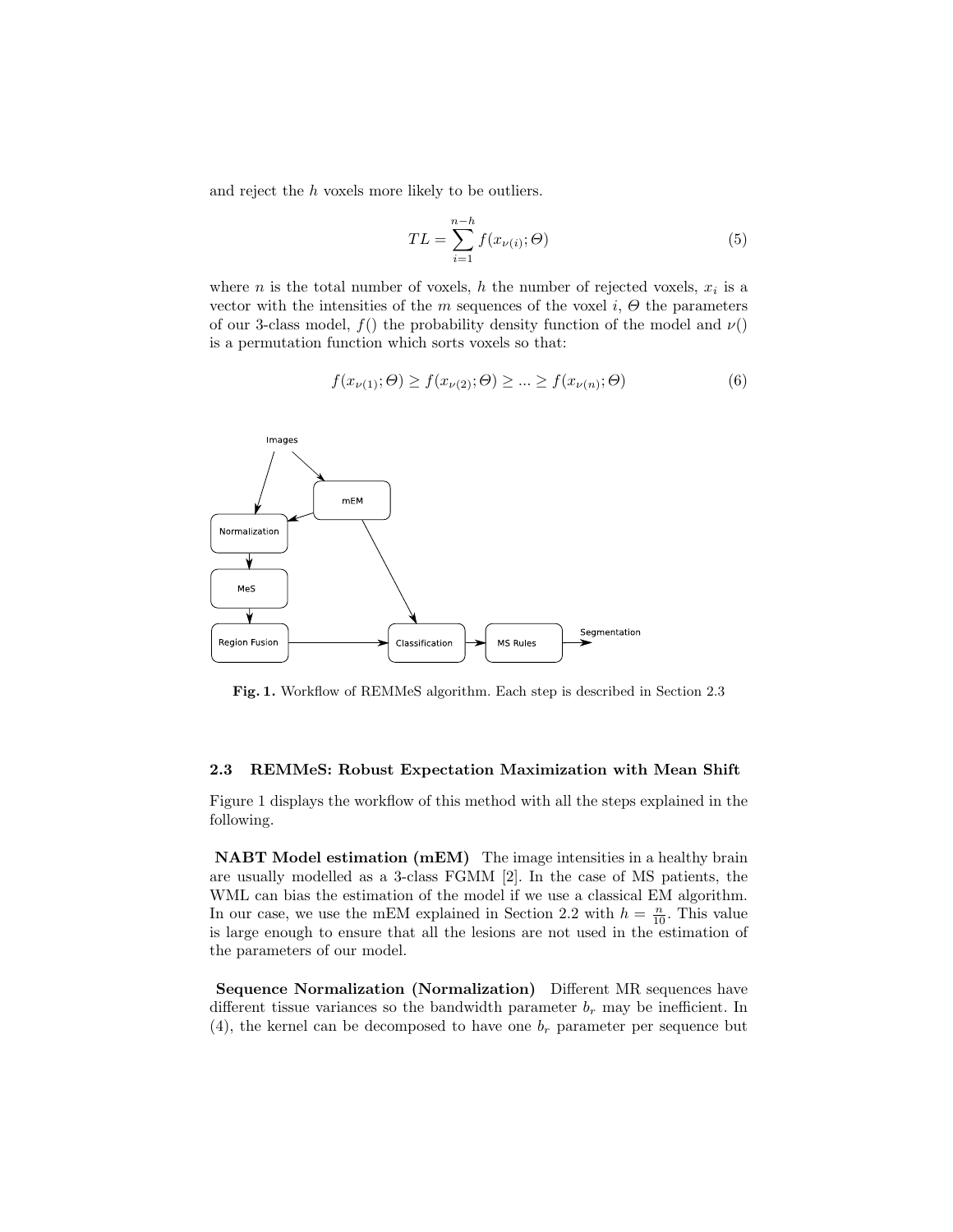this increases the processing time of the algorithm. Our solution is to normalize the image intensity of each sequence so that the WM variance is 1.0, using the WM parameters estimated by the mEM algorithm.

MeS segmentation (MeS) MeS algorithm creates an undetermined number of output regions using only local information. Two parameters have to be tuned:  $b_s$  and  $b_r$ . Small values create an oversegmentation and make MeS more sensitive to noise while large values tend to eliminate small regions, such as the WML. After several tests in real and synthetic images, those values have been fixed to  $b_s = 6mm$  and  $b_r = 2.0$  using a biweighted kernel for  $K(x)$ .

Region Fusion Depending on the data and the MeS parameters, the number of regions can be very high. In homogeneous regions the density gradient is near zero which may cause oversegmentation. For this reason, to reduce the number of meaningless regions two steps are normally applied to the MeS results: region merging and pruning.

Our region fusion method merges the spatially neighboring regions,  $r_i, r_j$ , when the intensity distance,  $dist(M^{r_i}, M^{r_j})$ , between their modes,  $M^{r_i}, M^{r_j}$ is less than a threshold  $t$ . Our implementation avoids the creation of a Region Adjacency Graph [9], using a union-find algorithm with the regions to be merged. All regions are merged at the same time instead of by pairs [6], in order to avoid a staircase effect. The final mode of the fusion region is the mean of the modes weighted by the size of the region associated to each mode.

Small regions follow a pruning process. Regions  $r_i$ , whose size is smaller than a size  $s = S$ , are automatically merged with the neighboring region with minimum  $dist(M^{r_i}, M^{r_j})$ . Small regions can only be merged with regions larger than s, so the pruning process is done iteratively from  $s = 2, ..., S$ . This pruning process stops with  $S = 3$  because the minimal size of MS white matter lesions is defined as  $3mm^3$  [13].

Region Classification & Outliers Detection (Classification) We compute the Mahalanobis distance between the mode of each region in the image and each NABT given the previously computed parameters. Considering that voxels intensities in each NABT follows a Gaussian law, these Mahalanobis distances follow a  $\chi^2$  law with m degrees of freedom [2,5]. Each region in the image is defined as an outlier if the Mahalanobis distance for every class is greater than the threshold defined by the  $\chi^2$  law, for a given p-value. Regions that are not considered as outliers are then classified in the class yielding their lowest Mahalanobis distance [10].

MS Rules White matter lesions are hyperintense compared to the WM in T2-w, Proton Density (PD-w) and FLAIR sequences [13], these intensity characteristics differentiate them from other outliers, e.g. noise, skull-stripping errors or vessels. For this reason, expert knowledge is formalized and applied in order to correctly classify the WML [2]. First, MS white matter lesions have to be hyperintense, so  $I_{seq}(M_{ri}) > \mu_{seq}^{WM} + t_{seq}^{rules} * \sigma_{seq}^{WM}$  for  $seq = T2, PD, FLAIR$ ,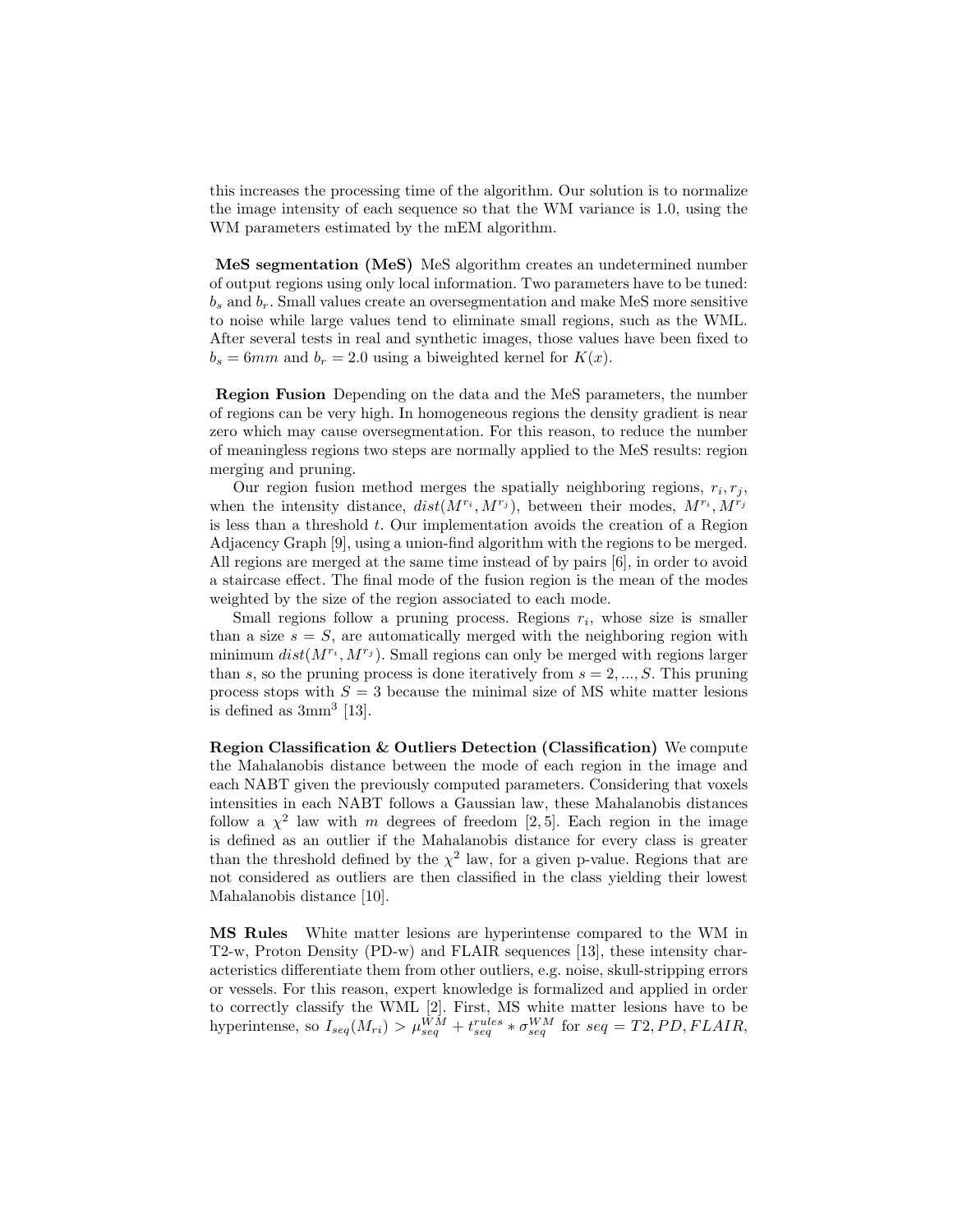where  $I_{seq}(M^{ri})$  is the value of the mode for the sequence seq, and  $\mu_{seq}^{WM}$  and  $\sigma_{seq}^{WM}$  are the mean and standard deviation of the white matter for the same sequence.  $t_{\text{seq}}^{rules}$  is a parameter chosen equal to 3 in our experiments. As we focus in WM lesions, all detections that are not contiguous to the WM are removed.

# 3 Validation & Results

### 3.1 Validation

The proposed algorithm is compared to three other similar algorithms in order to assess its performance:

- A: the proposed algorithm.
- B: as algorithm A but using the classical EM algorithm, similar to Mayer et al. [10].
- C: instead of classifying the MeS regions, each voxel is classified independently with the mEM algorithm, similar to Ait-Ali et al. [2].
- D: as algorithm C but using the classical EM algorithm instead of the mEM.

We evaluate the impact of using mEM instead of EM (A vs. B and C vs. D) and using the MeS algorithm compared to a standard global likelihood-based, approach (A and B vs. C and D).

**Synthetic images** We used the three sequences  $(T_1-w, T_2-w, T_1-w)$  of the simulated MS brain from Brainweb [14], used with  $3\%$  of noise (n) and  $0\%$ ,  $20\%$ and 40% of inhomogeneity (rf) and moderate lesion load. For these datasets the ground truth is known. For validation, we compared the ground truth with the automatic segmentation, the Dice Similarity Coefficient (DSC) [15] is used for MS white matter lesions.

Real images Images from seven different MS patients were acquired on a Philips 1.5T Gyroscan: 3-mm axial slice thickness T1-w, T2-w and PD-w. Images were denoised, corrected for intensity inhomogeneity, normalized in the stereotaxic space [16] and skull-stripping was performed [17]. WML were manually segmented by an expert and validation was done using the DSC.

#### 3.2 Results

Results on BrainWeb phantom Table 1 shows that MeS improves WML segmentation for all levels of inhomogeneity and EM algorithm outperforms mEM for all levels of inhomogeneity. The reason for these results is that the phantom does not contain as much outliers as real images, in such cases mEM is removing too many NABT voxels from the estimation making a less precise estimation. In spite of this imprecise estimation, algorithm A manages to perform a good segmentation, showing the robustness of this method.

If we compare our results with other methods already published, we can observe that the DSC of our algorithm (0.87) for Brainweb with 3% of noise and no inhomogeneity is better than Rousseau's [18] (0.63) ,Freifeld's [19] (0.77) or Van-Leemput's [4] (0.80, calculated in[19]).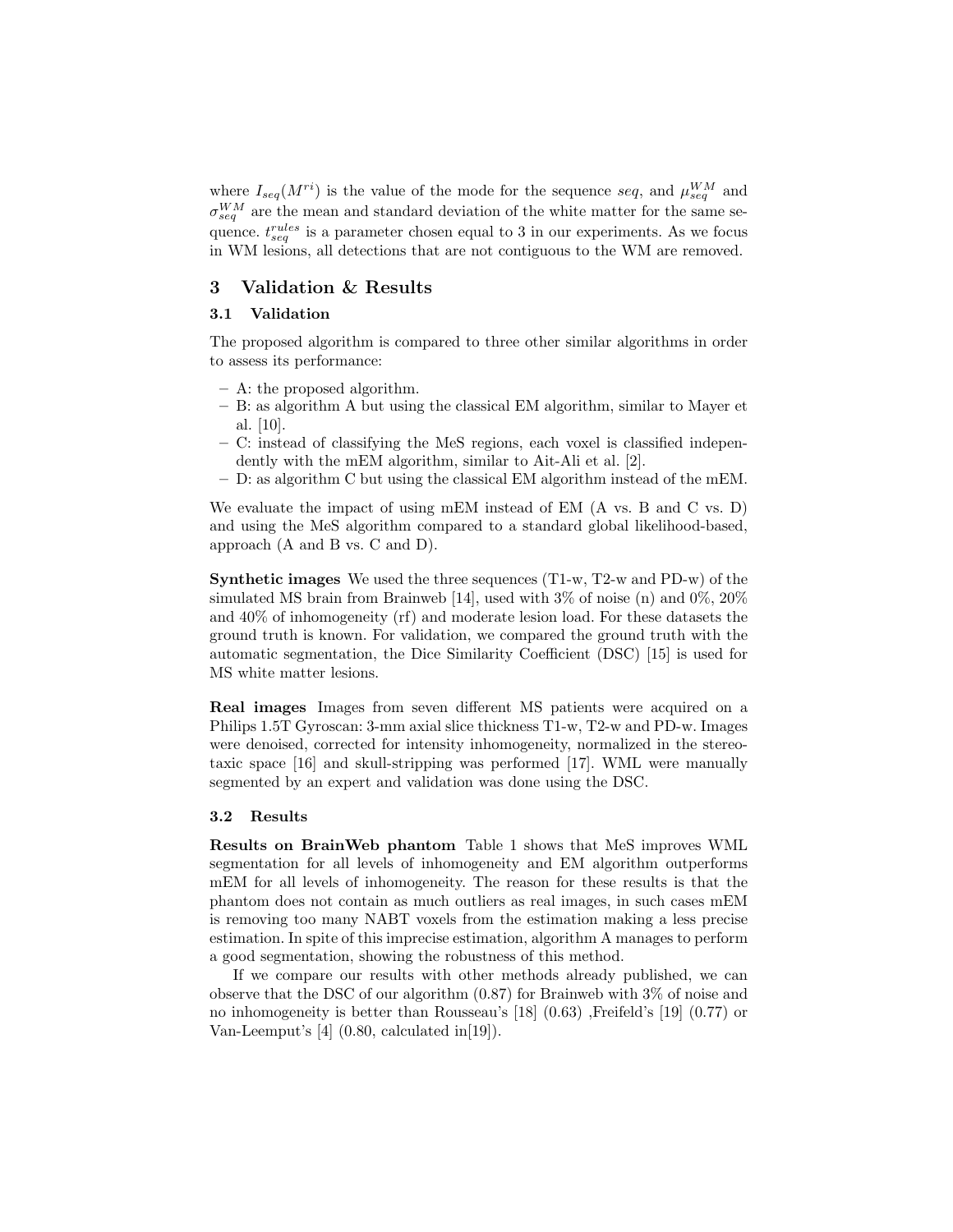Results on real images In the real images, the EM algorithm fails to estimate the NABT model in all patients (algorithms B and D), which shows the limitation of the phantom studies. One example of false tissue classification can be seen in Figure 2. In these images tissue contrast is weak and there are multiple skullstripping errors, making the EM unstable. The algorithm A slightly improves the results of algorithm B and also shows less variance in its results as shows Table 1, the robustness of algorithm A is that MeS regions are done with local information so their classification should be easier even if the model is not well estimated.

|     |      |      |      | BW n3rf0 BW n3rf20 BW n3rf40 Average Real 3D data |      |
|-----|------|------|------|---------------------------------------------------|------|
| IDI | 0.79 | 0.80 | 0.78 |                                                   | 0.49 |
| C   | 0.72 | 0.77 | 0.41 | $0.52 \pm 0.07$                                   | 0.66 |
| lB. | 0.87 | 0.84 | 0.79 |                                                   | 0.43 |
| lА  | 0.87 | 0.85 | 0.63 | $10.55 \pm 0.05$                                  | 0.67 |

Table 1. DSC values for WML for the different images.



Fig. 2. Example of classification error of the EM algorithm. From left to right: T1-w, algorithm D results, algorithm C results.

# 4 Discussion & Conclusion

A new algorithm for WML and NABT segmentation has been presented that combines global and local information. This fusion of global and local information shows better results than only using global information. The idea of using a totally local method, as MeS, for MS segmentation is an innovation to our knowledge. We have also shown that the use of a robust estimation of parameters with mEM is crucial in order to correctly segment real images with this method [10].

Other MR acquisition protocols for MS include inversion recovery MR sequences, mainly FLAIR, because of their higher sensitivity for WML detection.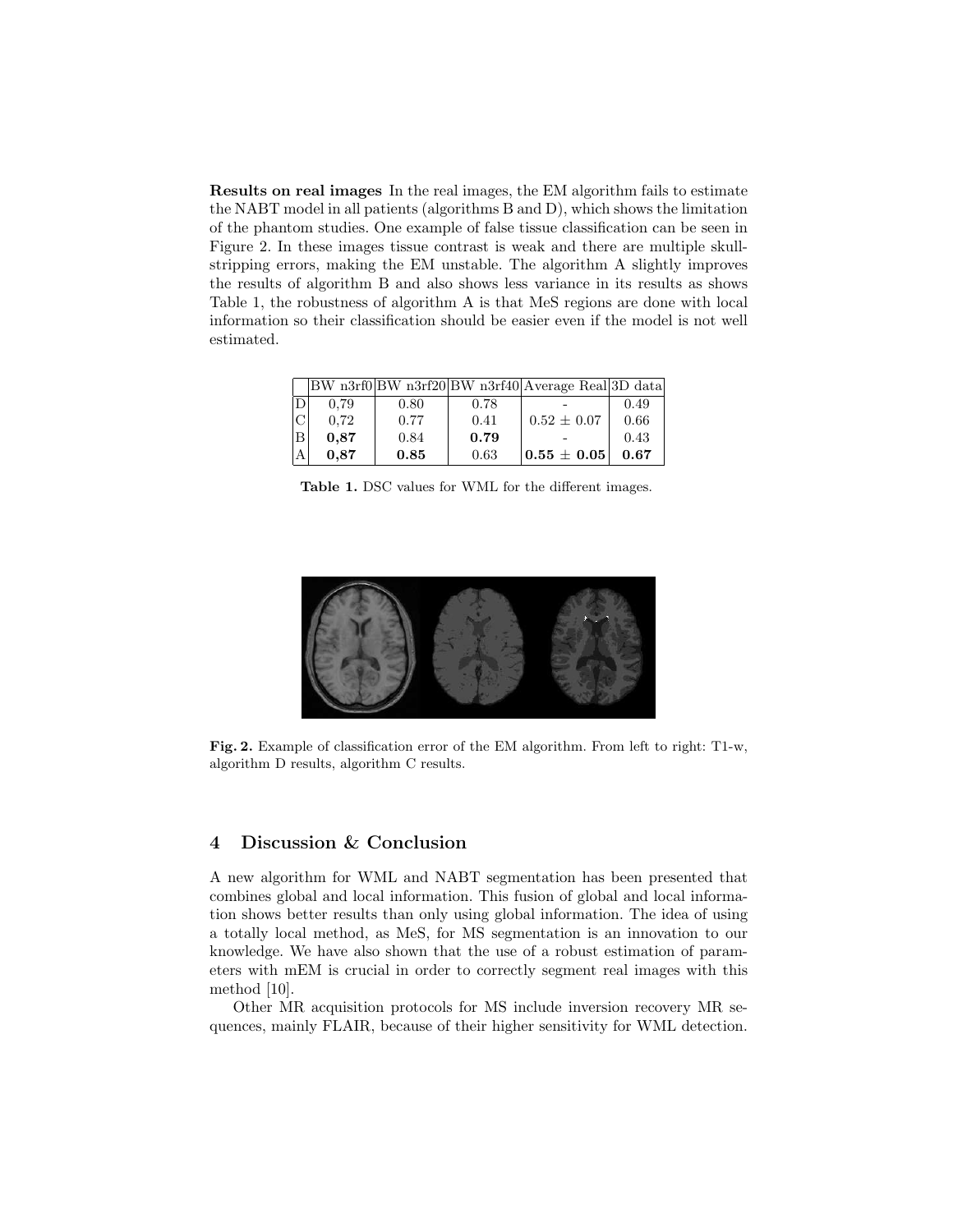We have tried our algorithm with MS patients images from a 3T Siemens TRIO (1mm isotropic 3D T1-w, 1mm isotropic 3D T2-w and 1mm isotropic 3D FLAIR) yielding satisfying results for the proposed method. DSC results are displayed in Table 1 and in Figure 3. The use of 1mm isotropic images improves the spatial information by improving the results compared to the images used in the validation. In addition, the use of FLAIR sequence instead of PD further improved the results as the tissue contrast and lesion conspicuity is better in the former MR sequences. A direct comparison was not yet performed as we had no PD images with this resolution.

This method is an interesting novel idea for MS brain segmentation but requires further improvements. For example, the inclusion of bias field estimation or the automatic estimation for the parameters of the mean shift.



Fig. 3. Fully 3D protocol. Top, from left to right: T1-w, T2-w and FLAIR and WML manual segmentation. Bottom, from left to right: algorithms D, C, B and A.

# References

- 1. Miller, D.H., Grossman, R.I., Reingold, S.C., McFarland, H.F.: The role of magnetic resonance techniques in understanding and managing multiple sclerosis. Brain 121 ( Pt 1) (Jan 1998) 3–24
- 2. A¨ıt-Ali, L.S., Prima, S., Hellier, P., Carsin, B., Edan, G., Barillot, C.: STREM: a robust multidimensional parametric method to segment MS lesions in MRI. Med Image Comput Comput Assist Interv Int Conf Med Image Comput Comput Assist Interv 8(Pt 1) (2005) 409–416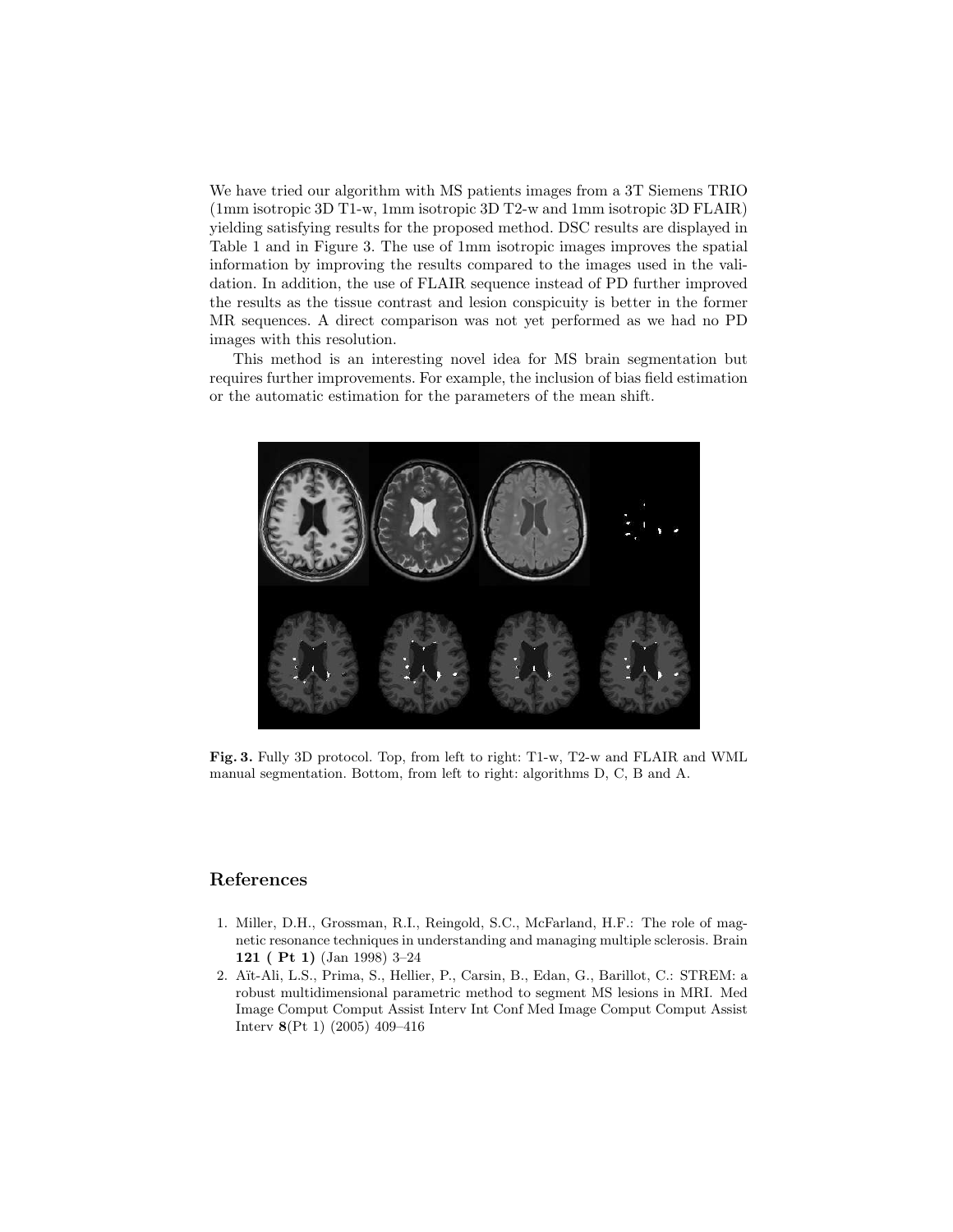- 3. Atkins, M.S., Drew, M.S., Tauber, Z.: Towards automatic segmentation of MS lesions in PD/T2 MR images. In Hanson, K.M., ed.: Proc. SPIE Vol. 3979, p. 800-809, Medical Imaging 2000: Image Processing, Kenneth M. Hanson; Ed. Volume 3979 of Presented at the Society of Photo-Optical Instrumentation Engineers (SPIE) Conference. (June 2000) 800–809
- 4. Van Leemput, K., Maes, F., Vandermeulen, D., Colchester, A., Suetens, P.: Automated segmentation of multiple sclerosis lesions by model outlier detection. Medical Imaging, IEEE Transactions on 20(8) (Aug. 2001) 677–688
- 5. Dugas-Phocion, G., Gonzalez, M., Lebrun, C., Chanalet, S., Bensa, C., Malandain, G., Ayache, N.: Hierarchical segmentation of multiple sclerosis lesions in multisequence MRI. In: Biomedical Imaging: Macro to Nano, 2004. IEEE International Symposium on. Volume 1. (April 2004) 157–160
- 6. Haris, K., Efstratiadis, S., Maglaveras, N., Katsaggelos, A.: Hybrid image segmentation using watersheds and fast region merging. Image Processing, IEEE Transactions on 7(12) (Dec 1998) 1684–1699
- 7. Fukunaga, K., Hostetler, L.: The estimation of the gradient of a density function, with applications in pattern recognition. Information Theory, IEEE Transactions on 21(1) (Jan 1975) 32–40
- 8. Comaniciu, D., Meer, P.: Mean shift: a robust approach toward feature space analysis. Pattern Analysis and Machine Intelligence, IEEE Transactions on 24(5) (May 2002) 603–619
- 9. Jimenez-Alaniz, J., Medina-Banuelos, V., Yanez-Suarez, O.: Data-driven brain mri segmentation supported on edge confidence and a priori tissue information. Medical Imaging, IEEE Transactions on 25(1) (Jan. 2006) 74–83
- 10. Mayer, A., Greenspan, H.: Segmentation of brain mri by adaptive mean shift. In: Biomedical Imaging: Macro to Nano, 2006. 3rd IEEE International Symposium on. (6-9 April 2006) 319–322
- 11. Dempster, A.P., Laird, N.M., Rubin, D.B.: Maximum Likelihood from Incomplete Data via the EM Algorithm. Journal of the Royal Statistical Society 39(1) (1977) 1–38
- 12. Neykov, N., Filzmoser, P., Dimova, R., Neytchev, P.: Robust fitting of mixtures using the trimmed likelihood estimator. Computational Statistics & Data Analysis 52(1) (September 2007) 299–308
- 13. Barkhof, F., Filippi, M., Miller, D.H., Scheltens, P., Campi, A., Polman, C.H., Comi, G., Adèr, H.J., Losseff, N., Valk, J.: Comparison of MRI criteria at first presentation to predict conversion to clinically definite multiple sclerosis. Brain 120 ( Pt 11) (Nov 1997) 2059–2069
- 14. Collins, D., Zijdenbos, A., Kollokian, V., Sled, J., Kabani, N., Holmes, C., Evans, A.: Design and construction of a realistic digital brain phantom. Medical Imaging, IEEE Transactions on 17(3) (Jun 1998) 463–468
- 15. Zijdenbos, A., Dawant, B., Margolin, R., Palmer, A.: Morphometric analysis of white matter lesions in mr images: method and validation. Medical Imaging, IEEE Transactions on 13(4) (Dec 1994) 716–724
- 16. Zijdenbos, A.P., Forghani, R., Evans, A.C.: Automatic "pipeline" analysis of 3-D MRI data for clinical trials: application to multiple sclerosis. IEEE Trans Med Imaging 21(10) (Oct 2002) 1280–1291
- 17. Smith, S.M.: Fast robust automated brain extraction. Hum Brain Mapp 17(3) (November 2002) 143–155
- 18. Rousseau, F., Blanc, F., de Seze, J., Rumbach, L., Armspach, J.P.: An a contrario approach for outliers segmentation: Application to Multiple Sclerosis in MRI. In: